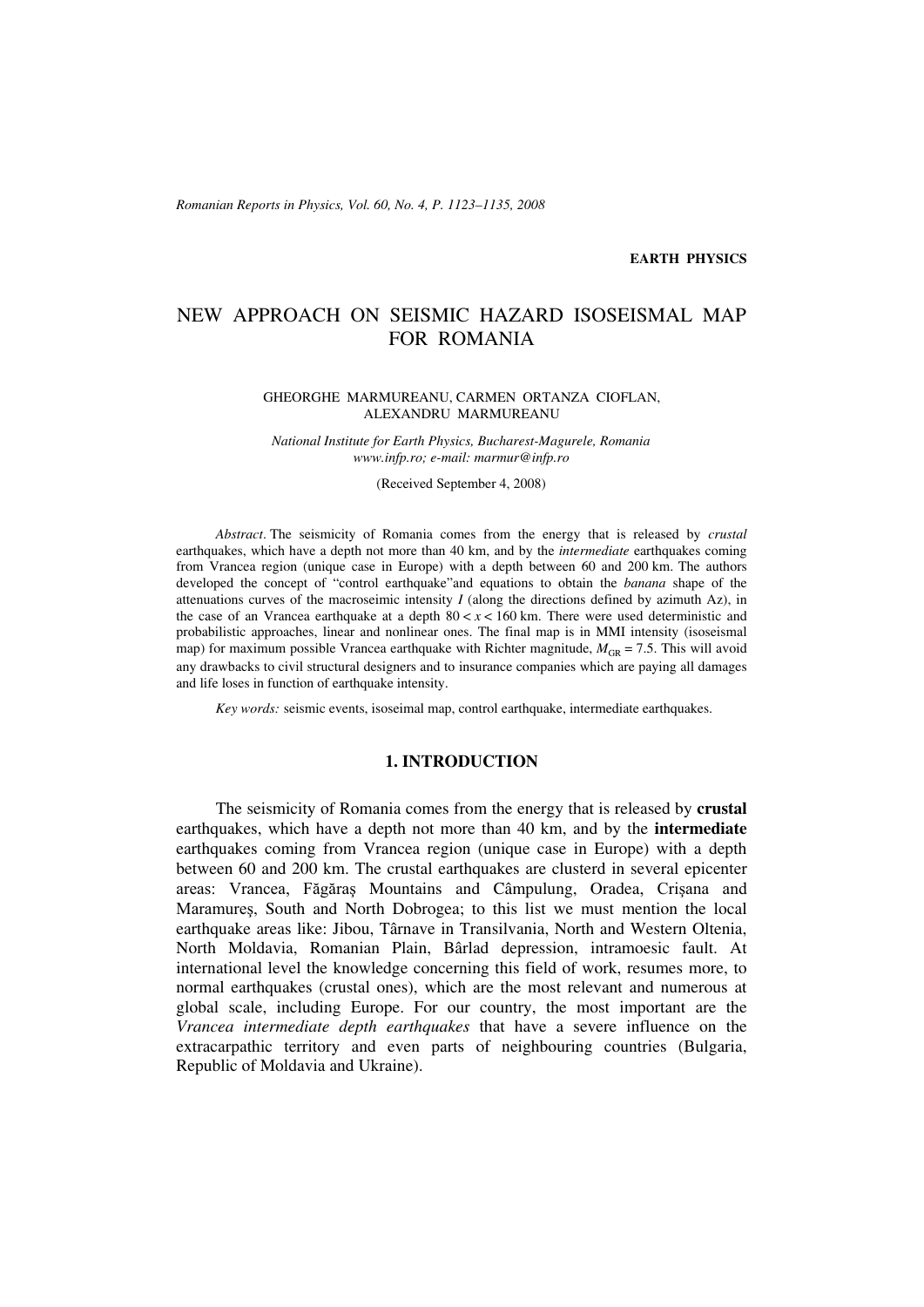#### **2. EXISTING STAGE**

The last zonation seismic map, existing since 1993, has areas where seismic intensities are sub-evaluated (*e.g.* Dobrogea, Banat etc.), and other areas are overevaluated. Intensities  $I = IX$  on Mercalli scale, at which corresponds a 0.4 g level of acceleration, and 0.8 g at rupture/yielding, make Vrancea county to become an unsustainable development area for the future. A special situation is represented by the Banat area where the last recorded earthquakes from Banloc, Voitec requires a change in the seismic intensities of this area. On the other hand, the chapter regarding "Seismic action" from "Norms for construction building  $-2004$ ", in experimental stage, proposed by MTCT and *unaccepted* by National Institute for Earth Physics, proposes design acceleration values far from credible ones. The maximum design acceleration level for Focsani is  $0.32$  g. At the  $30.08.1986$ Vrancea earthquake,  $M_{GR} = 7.0$  (actually 6.95), the peak ground recorded acceleration recorded in Focsani was  $0.304$  g. The maximum magnitude for a Vrancea earthquake is  $M = 7.5$  on Richter scale. The peak ground acceleration for a 475 years recurrence period and for maximum possible earthquake ( $M_{\text{GR}} = 7.5$ ) will be significantly greater than 0.34 g. Also, the maximum peak ground acceleration of 0.36 g for Bucharest can not be justified. The fundamental unacceptable point of view is that this design code is in peak ground accelerations which generates a lot of drawbacks to civil structural designers and to insurance companies which are paying all damages and life loses in function of earthquake intensity.

# **3. THE INTENSITY MAP FOR STRONG VRANCEA INTERMEDIATE DEPTH EARTHQUAKES**

The concept of seismic intensity (or severity of earthquake ground motion) is at present a common concept for seismologists, structural engineers and other specialists, or even non-specialists. Persons working with this concept are recognizing at the same time its importance and some current shortcomings of it. The most important shortcomings that must be emphasized at this place consist of the imperfect definition of the concept, of the fact that the main criteria for intensity estimate are based on vulnerability characteristics which, at their turn, are defined conditionally upon the intensity (building thus a source of bias and tautology), of the lack of satisfactory correlation between the macroseimic intensity on one hand and the instrumental criteria on the other hand [Sandi, 1987].

An interesting particularity is the intensity deforming Vrancea zone, shows a quite enigmatic seismic pattern. In plan view, the earthquakes are localized to a restricted area in the bending zone between the Eastern and Southern Carpathians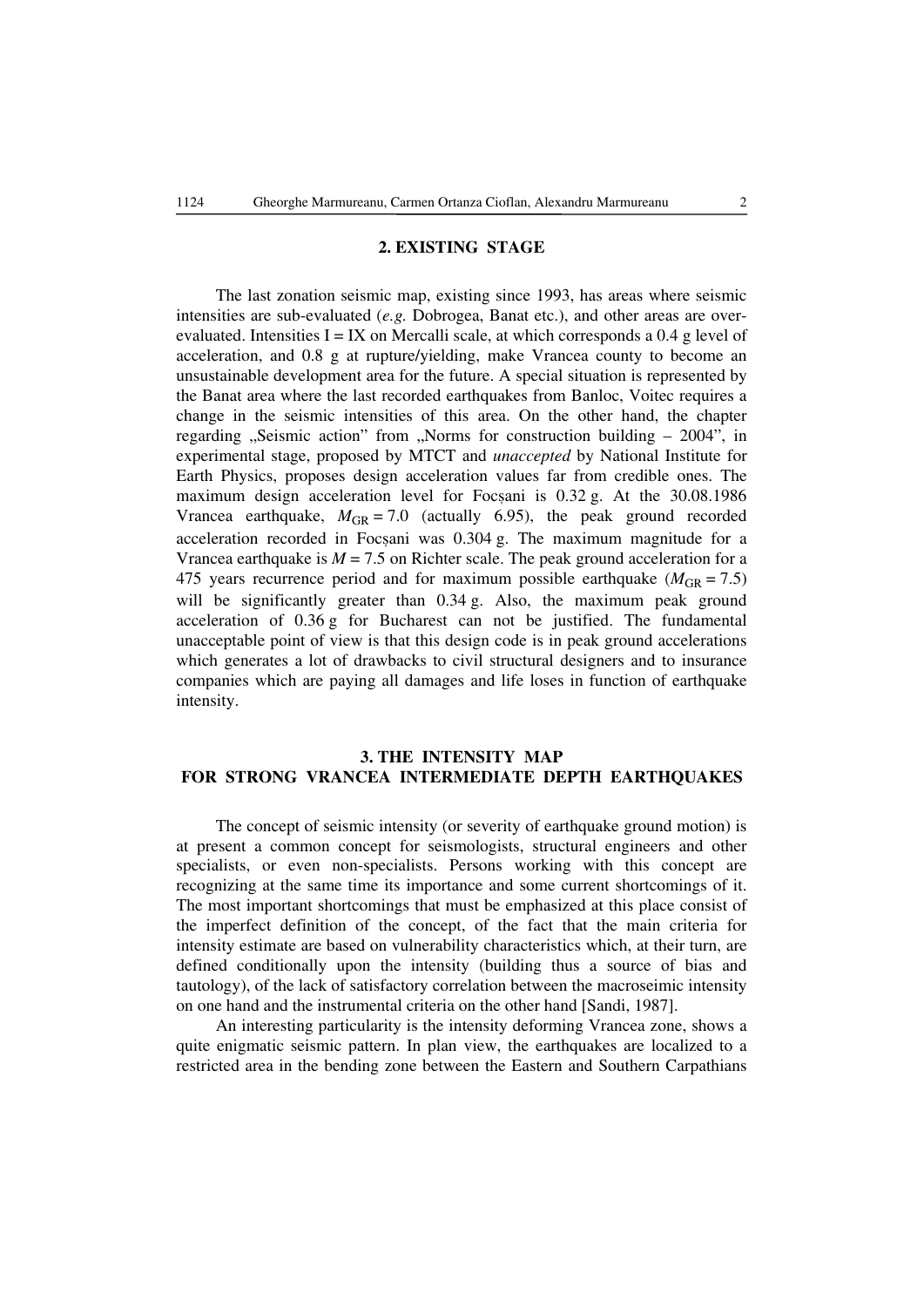at least three units in contact: the East European plate, Intra-Alpine and Moesian sub-plates. The Eastern Carpathians have a very thick crustal root of 55–60 km thickness, which is probably bounded by faults and the Transylvanian basin has normal thickness (30–33 km).

Earthquakes in the Carpathian-Pannonian region are confined to the crust, except the Vrancea zone, where earthquakes with focal depth down to 200 km occur. For example, the ruptured area migrated from 150 km to 180 km (November 10, 1940 Vrancea earthquake, *Mw* = 7.7), from 90 to 110 km (March 4, 1977 earthquake,  $M_w = 7.4$ ), from 130 to 150 km (August 30, 1986,  $M_w = 7.1$ ) and from 70 to 90 km (May 30, 1990,  $M_w = 6.9$ ) depth. The depth interval between 110 km and **130** km remains not ruptured since 1802, October 26, when it was the strongest earthquake occurred in this part of Central Europe. The magnitude is assumed to be  $M_w$  = 7.9–8.0 and this depth interval is a natural candidate for the next strong Vrancea event.

The maximum intensity for strong deep Vrancea earthquakes is quite distant from the actual epicenter and greater than the epicenter intensity. In 1977 strong earthquake  $(M_w = 7.4)$  at its epicenter, in the Vrancea region, the estimated intensity was only VI (MMI scale), while some 170 km away in the capital city of Bucharest, the estimated maximum intensity was IX–IX½ (MMI).The intensely deforming Vrancea zone shows a quite enigmatic seismic pattern (peak ground accelerations/intensity one, characteristic response spectra with large periods of 1.5 seconds, no significant attenuations on Romanian territory, large amplifications away etc.).

The complexity of the geology of the extra-Carpathian region is obvious (Figs. 1 and 2). The geology of main cities from this area, like Iasi, Bacău, Buzău and Craiova is complex. The basement of Iasi is constituted of the structural elements of the Moldavian Platform, composed of: (i) folded basement of gneissic, migmatitic granite-gneissic mesometamorphic formations and (ii) sedimentary cover (quartzitic sandstones, black schists, siliceous sandstones, calcareous sandstones, limestones, glauconitic sandstones, silex, sandstones and marls, clays, sands with intercalations of sandstones, quaternary gravels and sands). Bacău city is located on the sedimentary filling of the external avantfosse, built by normal stratigraphic succession: marls and sandstones formations, clayey-sandy deposits, sands, clays and sandstones, gravels, sands and clays, quaternary gravels and sands with loessic intercalations. Buzãu is situated in the external avantfosse of the Eastern Carpathians, to East of the flexure separating the internal and external zones. The avantfosse represents the younger structural element from the external border of the Carpathic area. The sedimentary filling of the external avantfosse is represented by a thick pile of deposits, over 3000 m thickness, constituted of clays and marls, sands and clays, sandstones and sands, marls and sands, sands and coaly clays, clays and sands, gravels and sands, gravels, sands and loessic deposits. The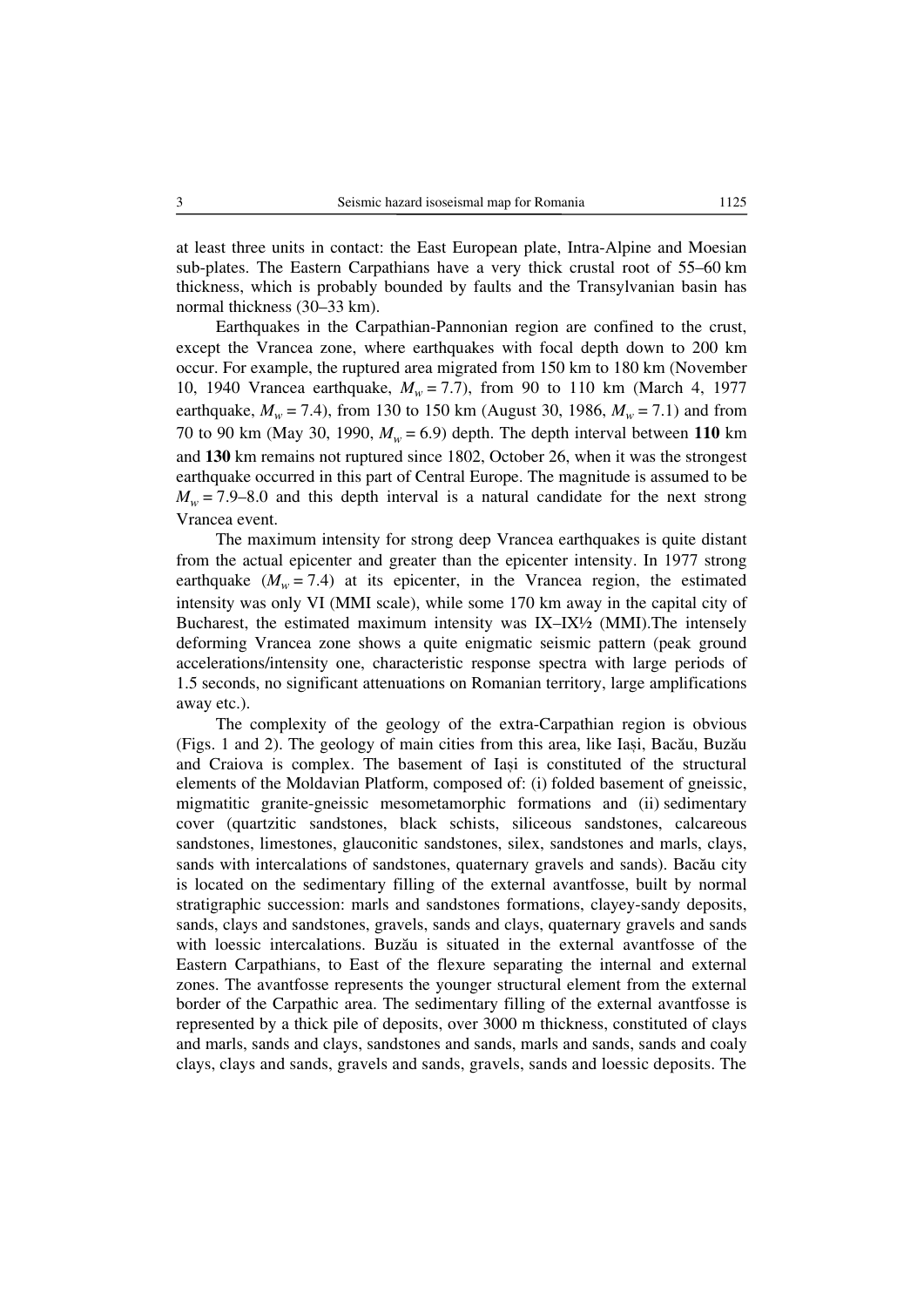

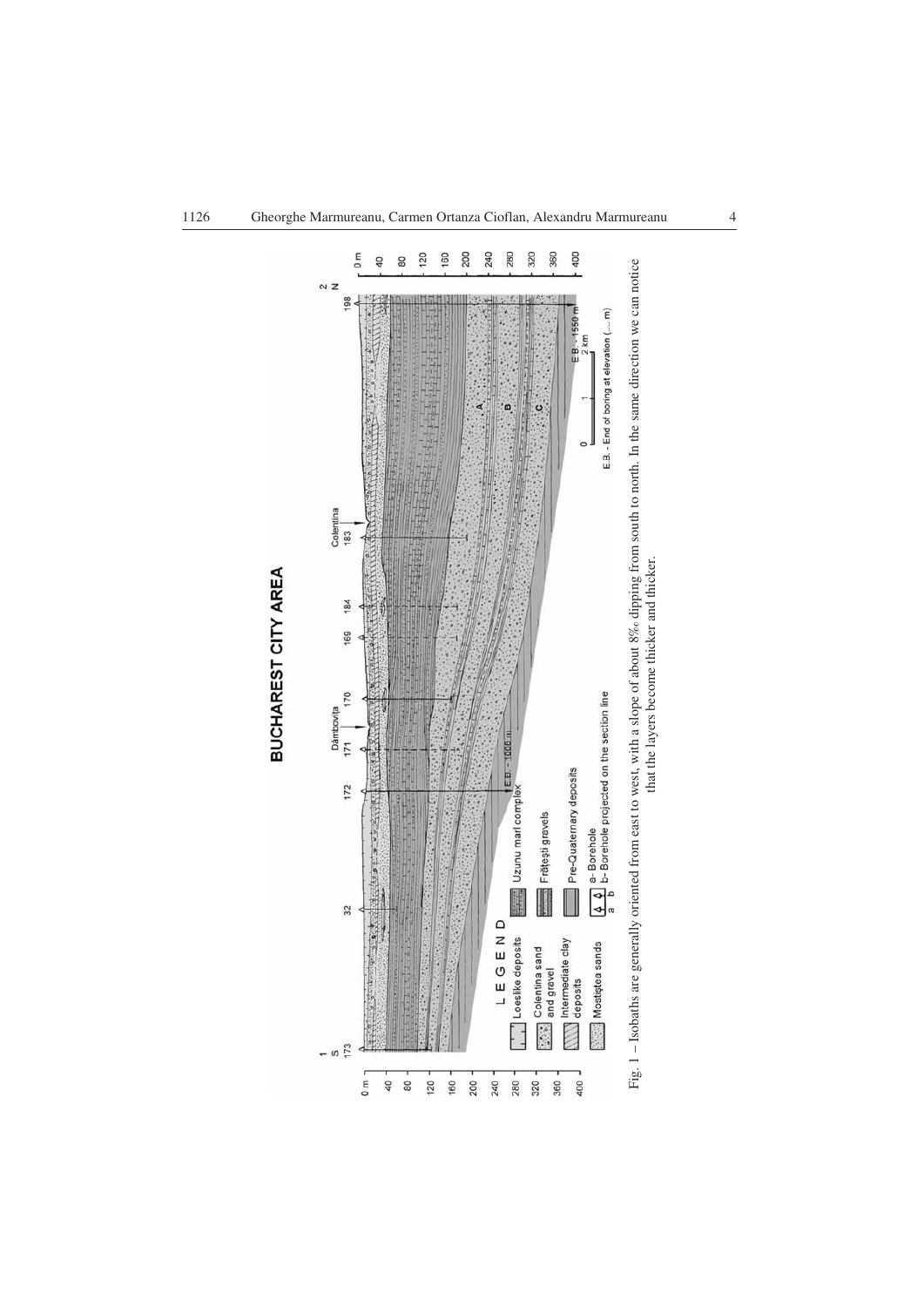

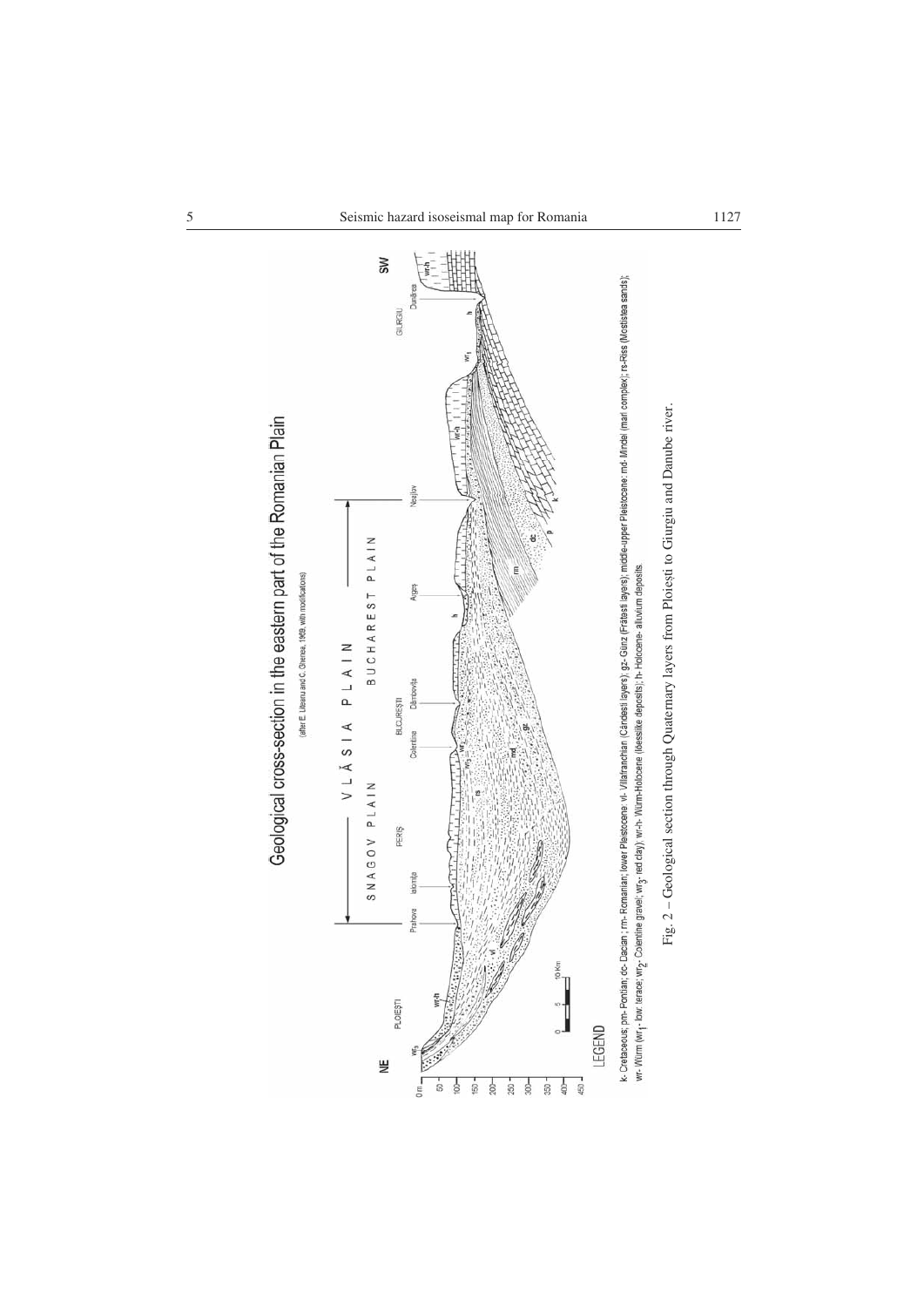basement of Craiova is represented by the Oltean threshold or the raised area Craiova-Bals-Optasi, from the Walach sector of the structural unit Moesic Platform. This sector is constituted of metamorphic rocks (Moesic basement), sedimentary cycles (cover in fact) and detritic sedimentary rocks (Tertiary posttectonic cover). Both the basement and the cover of the platform are affected by two systems of fractures: (i) a principal system oriented East-West, which produced a separation in blocks that descend in successive steps North-South and, (ii) more secondary systems.

The scientific problems regarding the waves propagation on source-cristalin fundament-free soil path taking into account the nonlinear behavior are the most recent researches conducted the NIEP in this domain. This was important especially for the city of Buzău where sedimentary layers thickness is up to 5.0 km and constitutive laws concerning shear and strain dependence are viscoelastic nonlinear. Almost similar case is the city of Iasi where we were dealing with very different sites topography, consisting in hills and plane areas. In Figs. 1 and 2 are given the Bucahrest City area isobaths and, respectively, the geological section through Quaternary layers from Ploiești to Giurgiu and Danube river (Marmureanu *et al.*, 2005).

Many attempts have been made to correlate intensity (*I*) with recorded ground motion parameters (so called "**instrumental intensity map**"), as well as the hazard assessment for future events, which require a regression relationship between intensity and strong-ground-motion parameters. The correlation of intensity with peak amplitudes (*e.g.*, Trifunac and Brady 1975, Murphy and O'Brien 1977, Krinitzsky and Marcuson 1983, Sandi 1987, Wang 1995 etc.) shows typically larger scater. At present there is no doubt that seismic intensity is an expression of amplitude, duration and frequency content of ground motion, Recently, Sokolov 2002 presented a revised method for estimating the seismic intensity (MMI or MSK scale) by using Fourier amplitude spectra of ground acceleration. If *A*(*f*) is the Fourier acceleration spectra calculated in the frequency range 0.2–17 Hz for the most significant portion of the horizontal components of the records and have been equally spaced in intervals, then

$$
\log_{10} A(f) = 0.49 I - 2.0,\tag{1}
$$

where the values of  $log_{10}A(f)$  in this correlation are calculated at the "representative" frequencies  $f_{R}$ , which depend on the intensity, and decrease with increasing intensity level (Sokolov 2002).

# 3.1. THE "ETALON (REFERENCE)" EARTHQUAKE

Enescu *et al.* 2001, 2004 and 2007 continued the elaboration of an estimation method of the seismic hazard generated of strong and deep Vrancea earthquakes by considering only the strong earthquakes ( $M_{GR} > 6.5$ ) produced in Vrancea area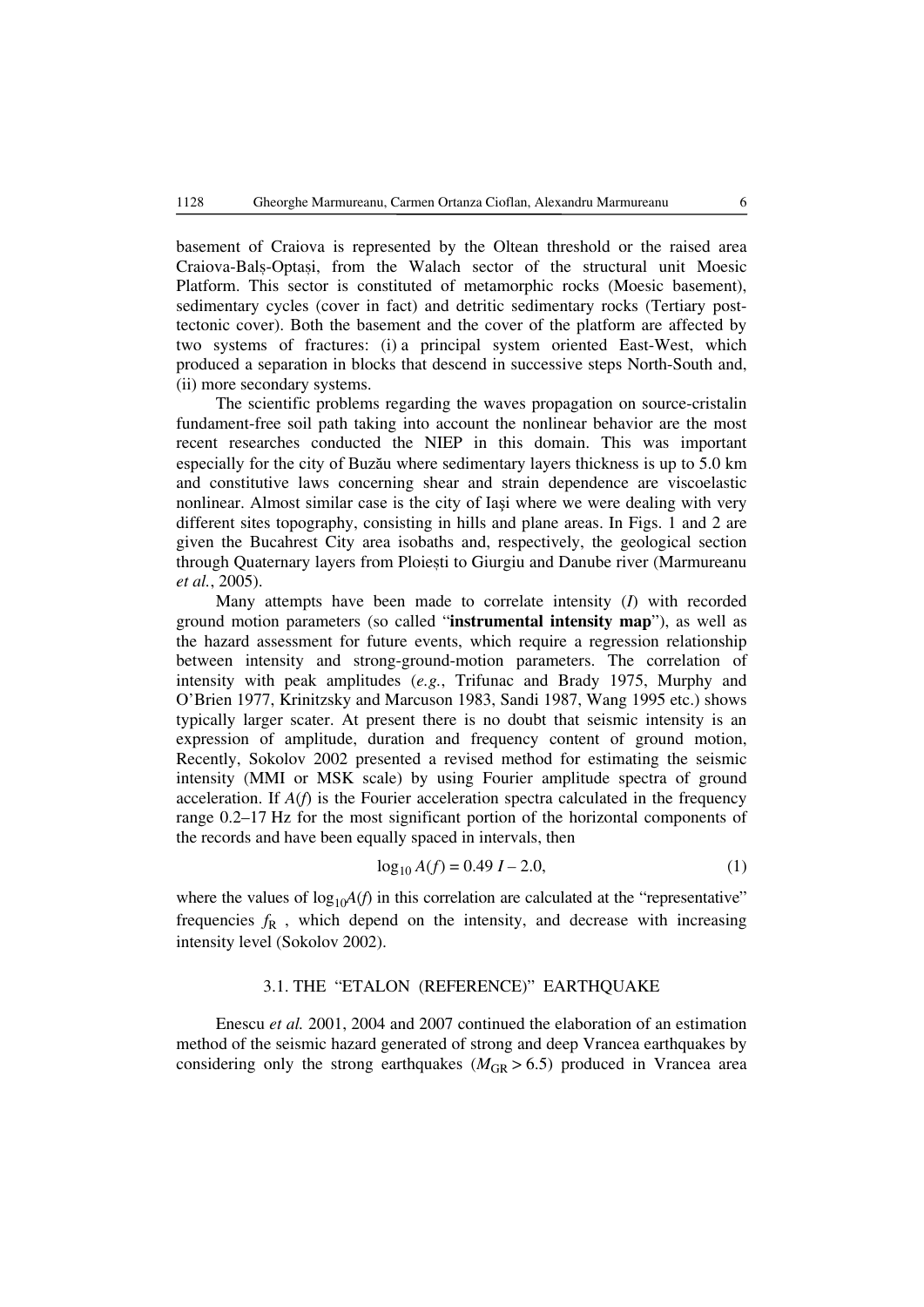after 1940 (Table 1). It was observed that all epicenters are on the same line NE-SV (direction AB) and also for maxim macroseimic intensity  $I_0$ -direction A'B' (Fig. 3) which is parallel to epicenter line AB.

*Table 1*

| Nr. | Date             | Time     | $\omega^{\circ} N$ | $\lambda^{\circ}$ E | $h$ [km] | $M_{\mathrm{GR}}$ | $M_{\mathrm{W}}$ | I <sub>0</sub>  |
|-----|------------------|----------|--------------------|---------------------|----------|-------------------|------------------|-----------------|
|     | November 10,1940 | 01:39:07 | 45.8               | 26.70               | 150      | 7.4               | 7.7              | $IX\frac{1}{2}$ |
| 2   | March 4,1977     | 19:22:15 | 45.34              | 26.30               | 109      | 7.2               | 7.5              | IX              |
| 3   | August 30,1986   | 21:28:37 | 45.53              | 26.47               | 135      | 7.0               | 7.1              | VIII½           |
| 4   | May 30,1990      | 10:40:06 | 45.82              | 26.90               | 90       | 6.7               | 6.9              | VIII            |



Fig. 3 – Epicentres *E* and *I*<sub>0</sub> points corresponding to the four strong and major earthquakes ( $M_{GR} \ge 6.7$ ) occurred in the last 68 years: November 10, 1940 ( $M_{GR} = 7.4$ ); March 4, 1977 ( $M_{GR} = 7.2$ ); August 30, 1986 ( $M_{\text{GR}}$  = 7.0) and May 30, 1990 ( $M_{\text{GR}}$  = 6.7) (after D. Enescu, Gh. Marmureanu, B. D. Enescu, 2001).

The peak ground accelerations ( $a_{\text{max}}$ ) and resultant one ( $a_{\text{max,res}}$ ) for Vrancea earthquake on August 30, 1986 ( $M_{\text{GR}} = 7.0$ ) recorded by SMA-1 instruments from 32 seismic stations from NIEP and INCERC are given in Table 2 (Gavril Danci – 1979. Ph.D.Thesis, Library of the Bucharest University).

The earthquake on August 30, 1986 is used by us as "control earthquake" in all next studies as it fulfils the following states: (i) it was strong  $(M_{GR} = 7.0)$ ; (i) it was recorded in a lot of seismic station on Romanian territory; (iii) the fall plan solutions are very closed (almost identically) to other Vrancea stronger earthquakes (November 10, 1940;  $M_{\text{GR}} = 7.4$  and March 4, 1977;  $M_{\text{GR}} = 7.2$ ) and with majority of earthquakes with moderate magnitudes  $(6.5 < M_{GR} < 7.0)$ ; (iv) the depth of oh hypocenter ( $h \approx 135$  km) is very close to medium value of all strong Vrancea earthquakes.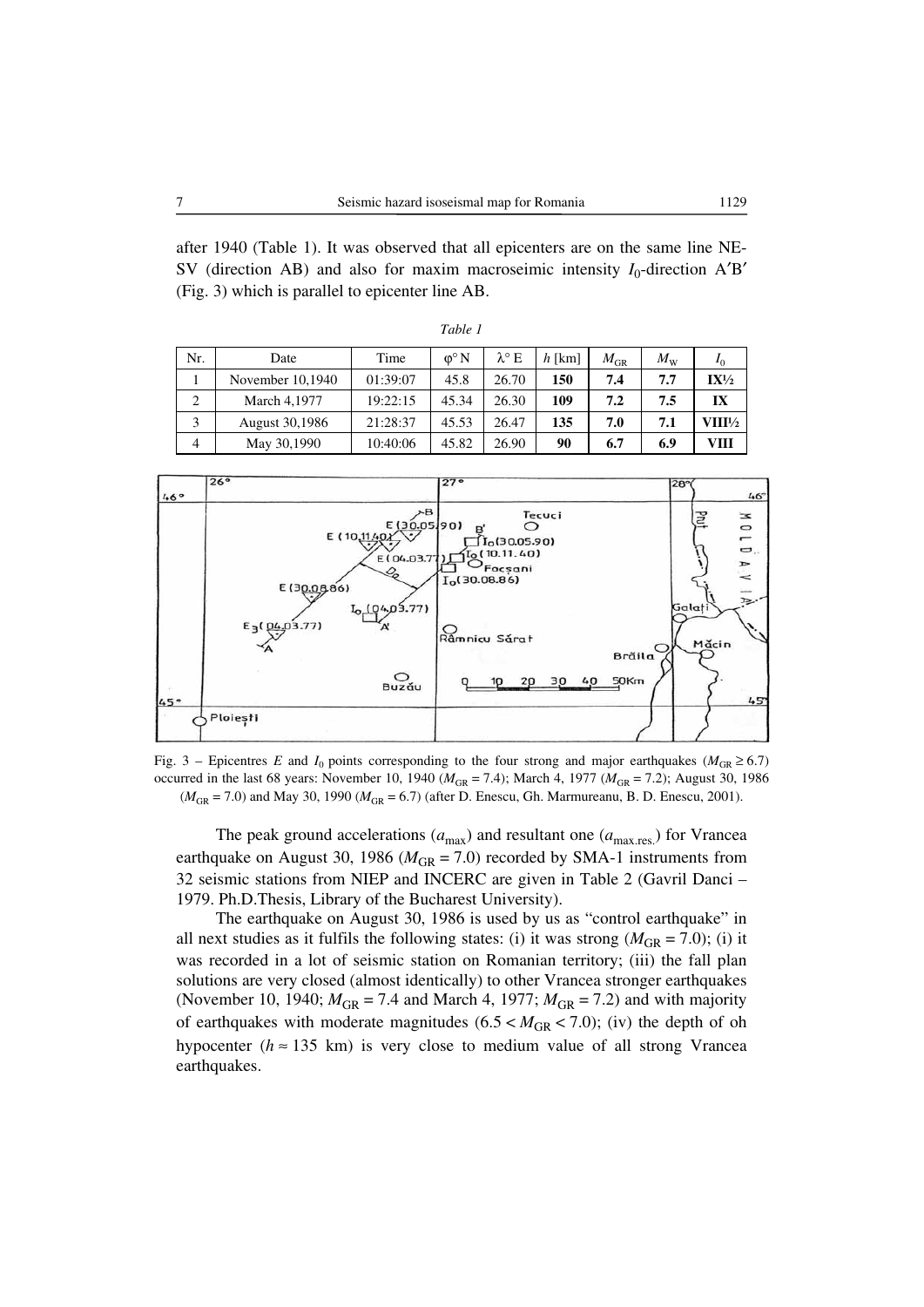| POA recorded at seismic stations on Romanian territory on August 50, 1980 earthquake |                 |                                      |                                           |     |                      |                                      |                                          |  |  |
|--------------------------------------------------------------------------------------|-----------------|--------------------------------------|-------------------------------------------|-----|----------------------|--------------------------------------|------------------------------------------|--|--|
| Nr.                                                                                  | Seismic station | $a_{\text{max}}$<br>$\text{[cm/s}^2$ | $a_{\text{max,res.}}$<br>$\text{[cm/s}^2$ | Nr. | Seismic station      | $a_{\text{max}}$<br>$\text{[cm/s}^2$ | $a_{\text{max,res.}}$<br>$\text{cm/s}^2$ |  |  |
| $\mathbf{1}$                                                                         | Arges (ARR)     | 24                                   | 26                                        | 19  | Giurgiu (GRG)        | 60                                   | 64                                       |  |  |
| 2                                                                                    | Bacău (BAC)     | 89                                   | 110                                       | 20  | Iași (IAS)           | 100                                  | 108                                      |  |  |
| 3                                                                                    | Baia (BAA)      | 34                                   | 36                                        | 21  | Istrița (ISR)        | 109                                  | 111                                      |  |  |
| $\overline{4}$                                                                       | Bârlad (BIR)    | 164                                  | 175                                       | 22  | Lotru (LOT)          | 14                                   | 15                                       |  |  |
| 5                                                                                    | Bolintin (BLV)  | 88                                   | 93                                        | 23  | Muntele Rosu (MLR)   | 79                                   | 80                                       |  |  |
| 6                                                                                    | Botoșani (BTS)  | 23                                   | 25                                        | 24  | Onești (ONS)         | 158                                  | 168                                      |  |  |
| 7                                                                                    | Brăila (BRL)    | 110                                  | 117                                       | 25  | Otopeni (OTP)        | 215                                  | 228                                      |  |  |
| 8                                                                                    | Brănești (BRN)  | 92                                   | 98                                        | 26  | Piatra Neamt (PTT)   | 11                                   | 12                                       |  |  |
| 9                                                                                    | București (BUC) | $71 - 161$                           | 75–171                                    | 27  | Ploiesti (PLS)       | 218                                  | 232                                      |  |  |
| 10                                                                                   | Câmpulung (CMP) | 77                                   | 82                                        | 28  | Râmnicu Sărat (RMS)  | 153                                  | 163                                      |  |  |
| 11                                                                                   | Cernavodă (CVD) | 63                                   | 64                                        | 29  | Roznov (RZN)         | 19                                   | 21                                       |  |  |
| 12                                                                                   | Carcaliu (CFR)  | 90                                   | 96                                        | 30  | Surduc (SDR)         | 70                                   | 75                                       |  |  |
| 13                                                                                   | Constanța (CNT) | 34                                   | 36                                        | 31  | Tulcea (TLC)         | 68                                   | 72                                       |  |  |
| 14                                                                                   | Craiova (CVR)   | 81                                   | 86                                        | 32  | Turnu Măgurele (TRM) | 60                                   | 64                                       |  |  |
| 15                                                                                   | Deva (DEV)      | 8                                    | 9                                         | 33  | Vaslui (VSL)         | 202                                  | 215                                      |  |  |
| 16                                                                                   | Dochia (DCH)    | 51                                   | 51                                        | 34  | Văleni Munte (VLM)   | 193                                  | 205                                      |  |  |
| 17                                                                                   | Focsani (FOC)   | 297                                  | 312                                       | 35  | Vrâncioaia (VRI)     | 141                                  | 144                                      |  |  |
| 18                                                                                   | Galați (GLT)    | 120                                  | 128                                       |     |                      |                                      |                                          |  |  |

*Table 2*

PGA recorded at seismic stations on Romanian territory on August 30, 1986 earthquake

Using the peak ground accelerations (PGA), recorded during strong Vrancea earthquakes on March 4, 1977 ( $M_{GR} = 7.2$ ), August 30, 1986 ( $M_{GR} = 7.0$ ), May 30, 1990 ( $M_{\text{GR}} = 6.7$ ) and May 31, 1990 ( $M_{\text{GR}} = 6.1$ ) and the corresponding macroseimic intensities, there are the following relations (Enescu, 1997):

$$
\log a_{\text{max}} \, [\text{cm/s}^2] = 0.2712 \, I + 0.1814,\tag{2}
$$

$$
\log a_{\text{max,res.}} [\text{cm/s}^2] = 0.2714 \, I + 0.2085 \quad \text{for} \quad V = I = IX,\tag{3}
$$

and the corresponding isoseismal map of the "etalon" earthquake is in Fig. 4. The family of attenuation laws, developed in last time by NIEP [1, 2], determined for the azimuths of Bucharest and all cities from extra-Carpathian area are given by the family of curves for so called "etalon earthquake" or "reference earthquake" (August 1986,  $M_{GR} = 7$ .), has the following equations:

$$
log(I_e/I_{0e})Az = a(Az) - b(az)log(R_e/f(h_e))
$$
\n(4)

or

$$
\log(I_e/I_{0e})\text{Az} = a'(\text{az}) - b(\text{Az})\log f(h_e)
$$
\n<sup>(5)</sup>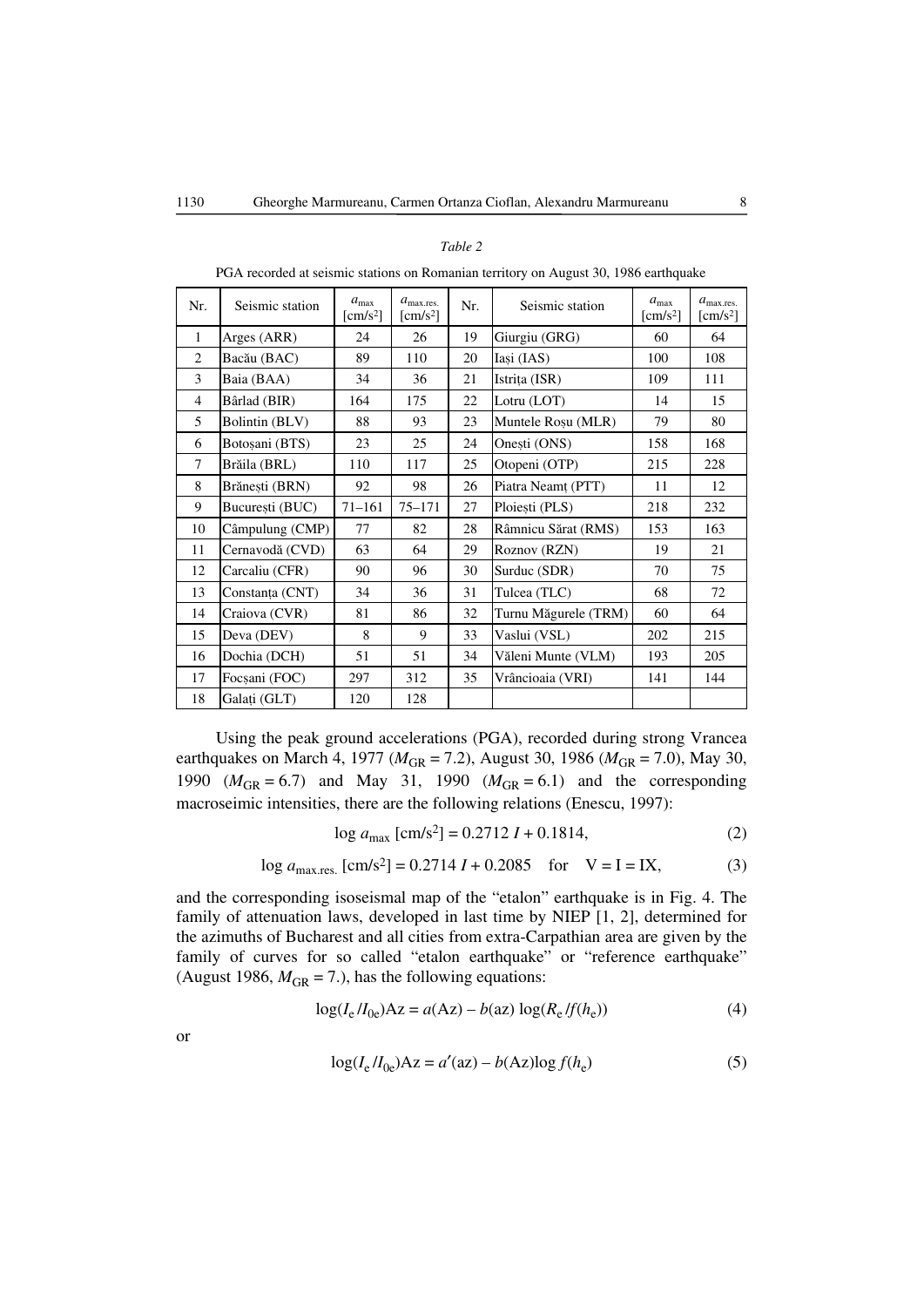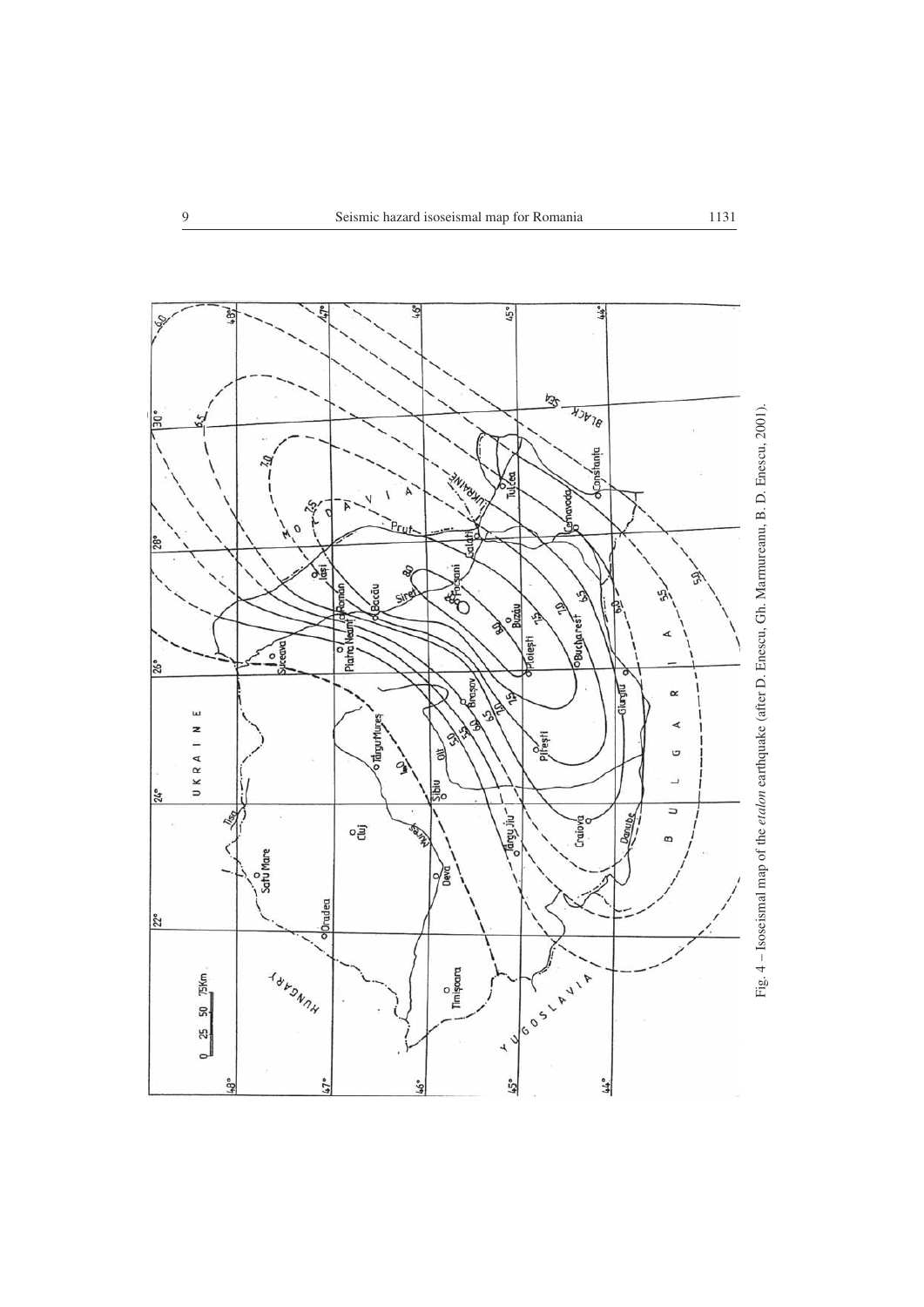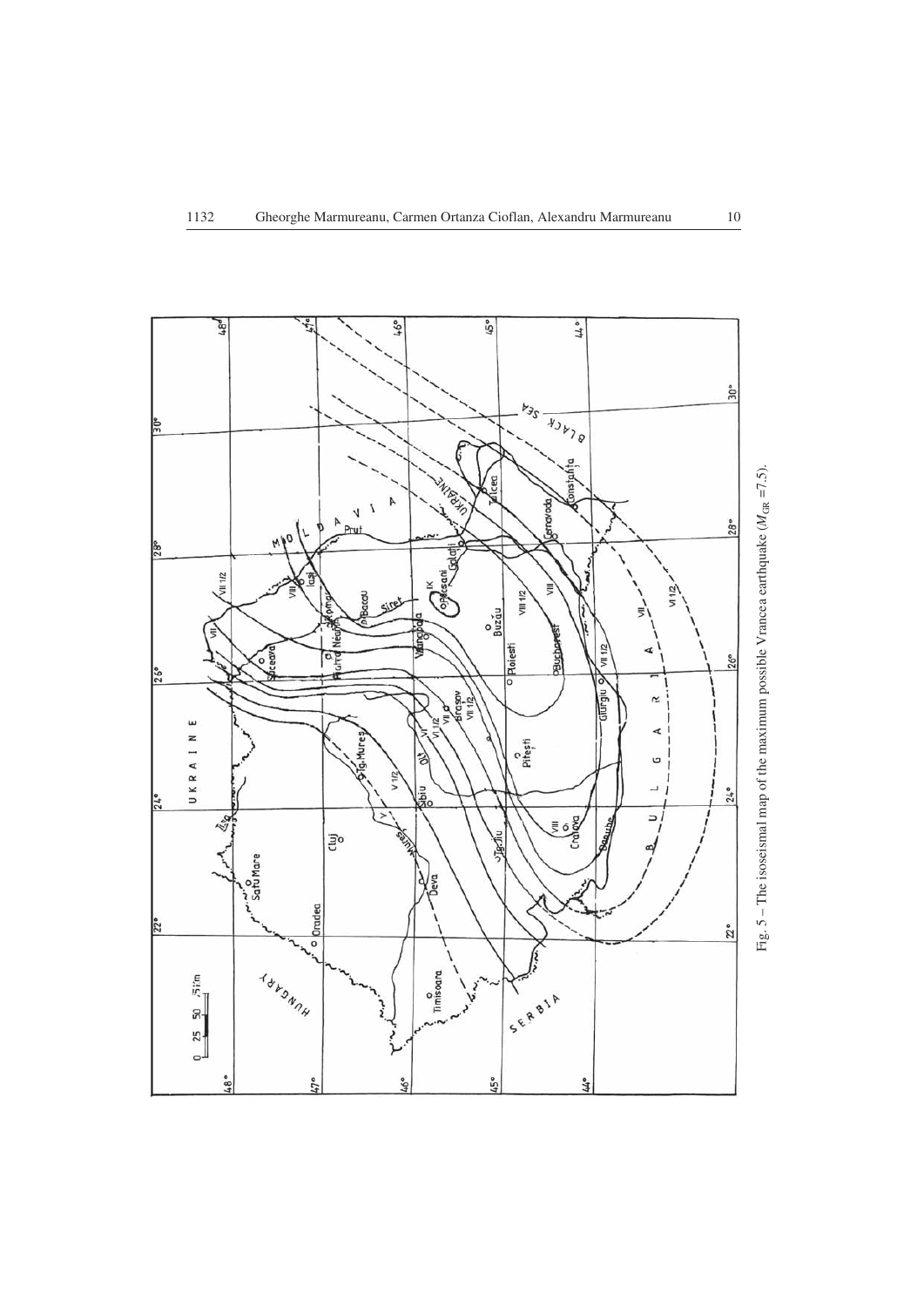where:  $I_{0e}$  is the maximum intensity of the "etalon" earthquake;  $I_e$  is the intensity of the "etalon" earthquake at a hypocentral distance  $R_e$  (along the direction defined by azimuth Az);

$$
a'(\text{Az}) = a(\text{Az}) + b(\text{az}) \log f(h_e); \tag{6}
$$

*a* and *b* are constant coefficients for a given Az;  $h_e$  is the focal depth of the "etalon" earthquake. The coefficients  $a'(Az)$  and  $b(Az)$  of the attenuation curve family for the etalon earthquake (Table 3) are computed by means of the least square method;  $C_d$  from Table 3 is the coefficient of correlation. The values 0.900– 0.992 of coefficient  $C_d$  (Table 3) prove that the equation (5) represents well the attenuation curves of the "etalon" earthquake (Enescu *et al.*, III).

On the other hand, to obtain the *banana* shape of the attenuations curves of the macroseimic intensity  $I$  (along the directions defined by azimuth Az), in the case of an Vrancea earthquake at a depth  $80 < x < 160$  km, we developed the following equation [2]:

$$
\log I_{x, Az} = \log I_{0x} + \log[I_e / I_{0e}]_{Az} + b(Az) \log[R_e / f(h_e) / R_x / f(x)]_{Az} + [c \log \delta]_{Az} \tag{7}
$$

where:  $I_{0x}$  is the maximum intensity of an earthquake at a depth  $h = x$ ;  $\delta$  is the directivity factor of the rupture propagation in the focus [1]; *c* is the way how the directivity factor may influence the directivity of the seismic source [1];

| $(Az)^0$ | $\mathfrak{a}$ | h       | $C_d$ | $(Az)^0$ | $\mathfrak a$ | b       | $C_d$ |
|----------|----------------|---------|-------|----------|---------------|---------|-------|
| $\bf{0}$ | 1.22702        | 0.58127 | 0.986 | 210      | 0.87691       | 0.43273 | 0.973 |
| 15       | 0.90014        | 0.42463 | 0.978 | 225      | 0.92337       | 0.40448 | 0.961 |
| 30       | 0.63058        | 0.29683 | 0.959 | 230      | 0.83521       | 0.38613 | 0.957 |
| 38       | 0.51591        | 0.24538 | 0.970 | 240      | 0.72277       | 0.34322 | 0.962 |
| 45       | 0.49790        | 0.23864 | 0.977 | 245      | 0.71403       | 0.34445 | 0.969 |
| 60       | 0.61111        | 0.29668 | 0.967 | 255      | 0.83510       | 0.41327 | 0.909 |
| 75       | 0.98228        | 0.47142 | 0.977 | 258      | 1.05631       | 0.51857 | 0.900 |
| 90       | 1.28924        | 0.61734 | 0.986 | 263      | 1.12968       | 0.55801 | 0.913 |
| 105      | 1.47779        | 0.70709 | 0.987 | 270      | 1.52947       | 0.74511 | 0.931 |
| 120      | 1.57776        | 0.75503 | 0.986 | 285      | 2.11722       | 1.02170 | 0.943 |
| 135      | 1.53155        | 0.73335 | 0.985 | 300      | 2.64049       | 1.26767 | 0.950 |
| 150      | 1.39169        | 0.66706 | 0.988 | 315      | 2.93848       | 1.40508 | 0.966 |
| 165      | 1.23445        | 0.59187 | 0.990 | 330      | 2.59805       | 1.24096 | 0.970 |
| 180      | 1.11992        | 0.53515 | 0.990 | 345      | 1.97714       | 0.94255 | 0.980 |
| 195      | 1.00167        | 0.47567 | 0.988 | 353      | 1.49197       | 0.71086 | 0.992 |

### *Table 3*

The coefficients  $a'(Az)$  and  $b(Az)$  from Equation 6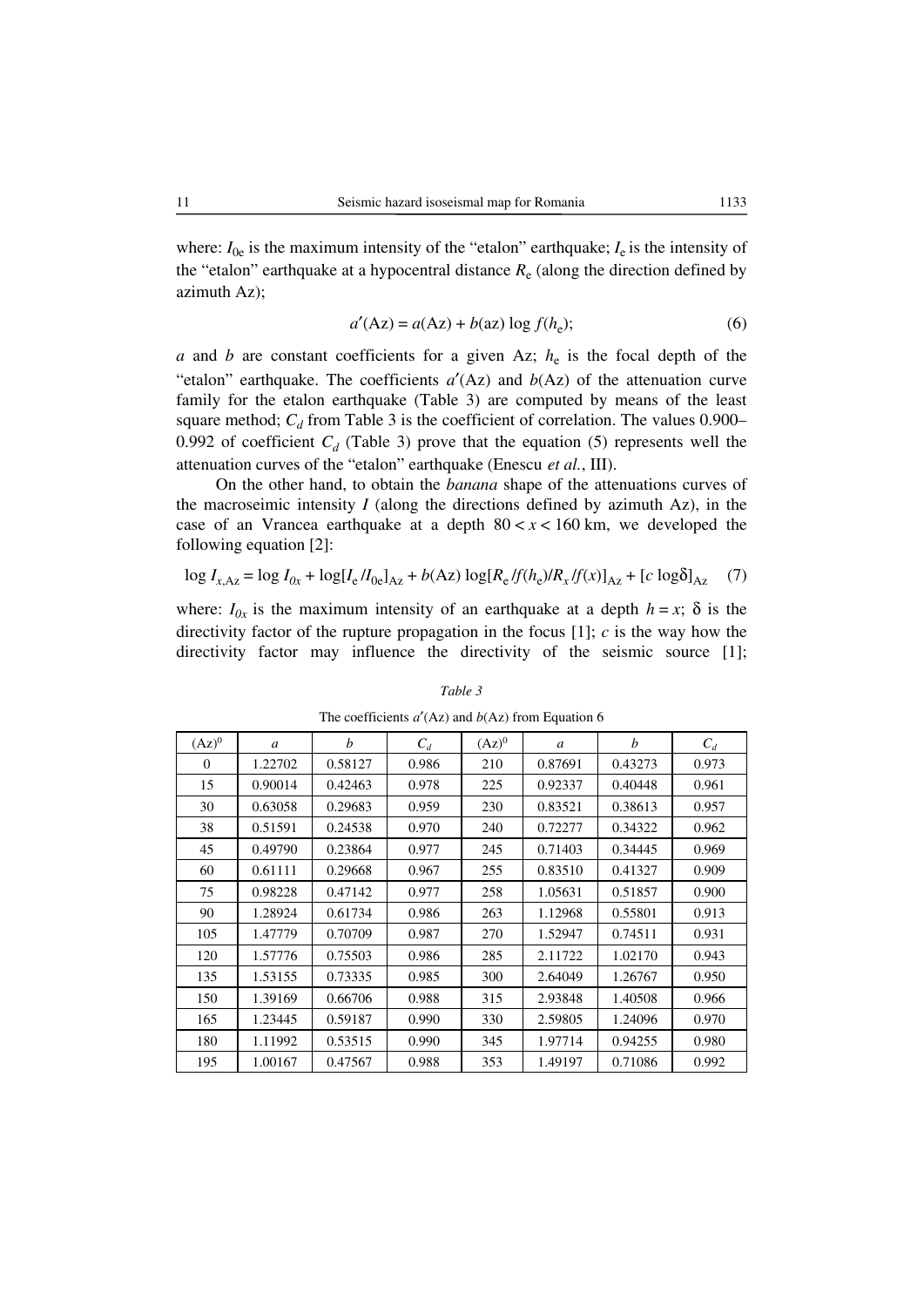$R_e = (D^2 + h_e^2)^{1/2}$ ;  $R_x = (D^2 + x^2)^{1/2}$ ; *D* is the distance between the observation point of maximum macroseismic intensity.

### **4. CONCLUSIONS**

The seismicity of Romania comes from the energy that is released by *crustal* earthquakes, which have a depth not more than 40 km, and by the *intermediate* earthquakes coming from Vrancea region (unique case in Europe) with a depth between 60 and 200 km.

The last zonation seismic map, existing since 1993, has areas where seismic intensities are sub-evaluated (*e.g.*, Dobrogea, Banat etc.), and other areas are overevaluated. The chapter regarding "Seismic action" from "Norms for construction building – 2004", in experimental stage, proposed by MTCT and *unaccepted* by National Institute for Earth Physics, proposed design acceleration values far from credible ones.

The fundamental unacceptable point of view is that this design code is in peak ground accelerations which generates a lot of drawbacks to civil structural designers and to insurance companies which are paying all damages and life loses in function of earthquake intensity.

The authors developed the concept of *control* earthquake. The earthquake on August 30, 1986 is used by us as *"control" earthquake* in all next studies as it fulfils the following states: (i) it was strong  $(M_{GR} = 7.0)$ ; (ii) it was recorded in a lot of seismic station on Romanian territory; (iii) the fall plan solutions are very closed (almost identically) to other Vrancea stronger earthquakes (November 10, 1940;  $M_{\text{GR}} = 7.4$  and March 4, 1977;  $M_{\text{GR}} = 7.2$ ) and with majority of earthquakes with moderate magnitudes (6.5 <  $M_{GR}$  < 7.0); (iv) the depth of hypocenter ( $h \approx 135$ km) is very close to medium value of all strong Vrancea earthquakes.

The maximum possible Vrancea earthquake has the Richter magnitude,  $M_{\text{GR}}$  = 7.5 and this is the magnitude used by us for our Cernavodă Nuclear Plant. The isoseismal map of the maximum possible Vrancea earthquake is given in Fig. 4. Next researches made by us using deterministic approach will give the possibility to complete this isoseismal map with crustal earthquakes from Banat, South of Dobrogea, Moldova and Maramures.

#### REFERENCES

<sup>1.</sup> D. Enescu, Studii ºi Cercetãri de Geofizicã, **35**, 15–27 (1997).

<sup>2.</sup> D. Enescu, Gh. Marmureanu, B. D. Enescu, *A procedure for estimating the seismic hazard generated by Vrancea earthquakes and its application. I. "Etalon" earthquake*, Second National Conference of Earthquake Engineering, Bucharest, Nov. 8–9, 2001, p. 1–10, Paper I, 2001.